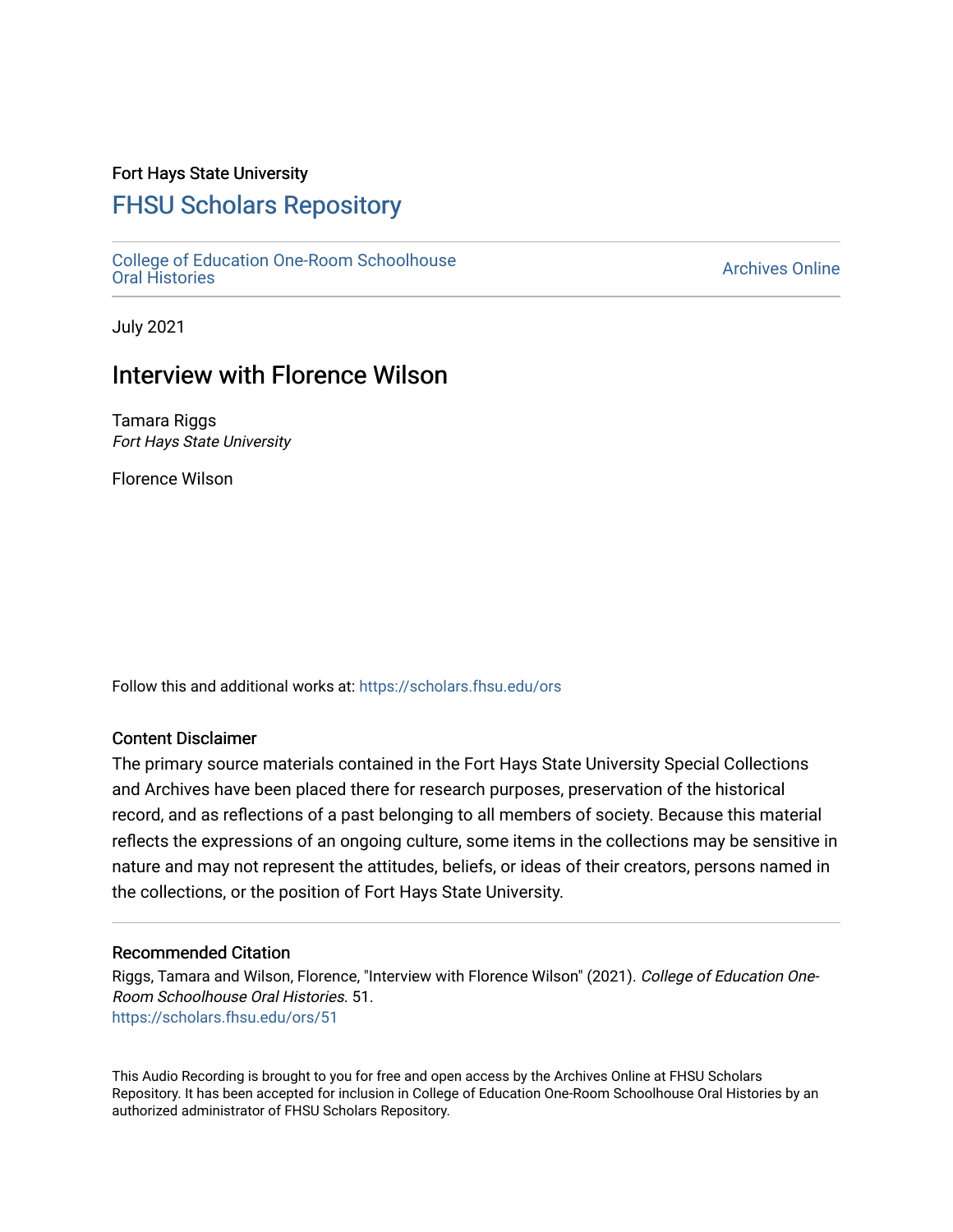**Oral** Report and Interview for i,.duoatien 700 Tamara Riggs Dr. Allan Miller

 $\mathbb{Z}$ 

002

 $\Delta$ 

 $\mathcal{L}_{\mathcal{A}}$ 

 $\sim$ 

 $\frac{1}{4}$ 

 $\ddot{\phantom{0}}$ 

 $\mathbb{R}^2$ 

 $\sim$   $\sim$ 

 $\mathbf{r}$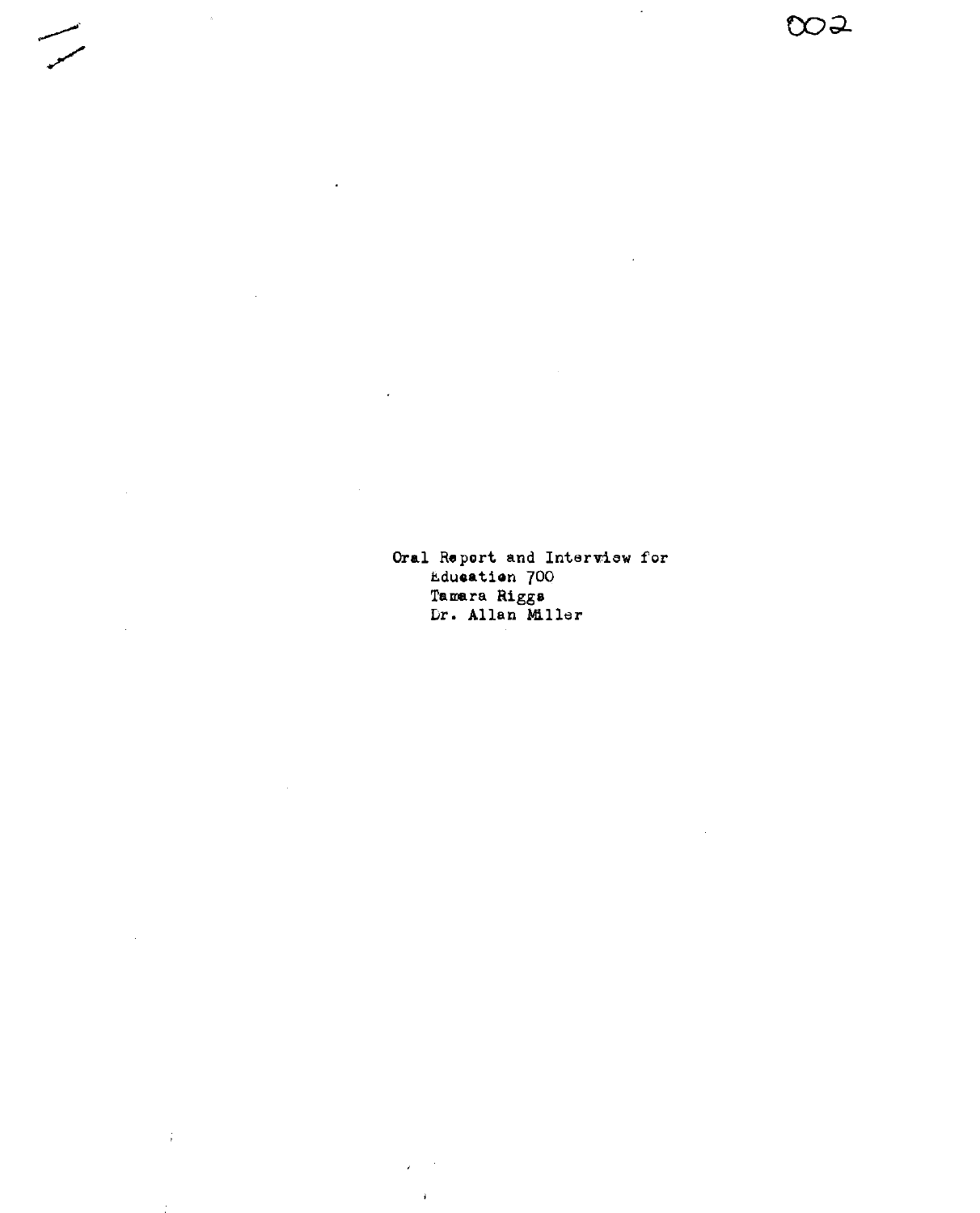My interview was with Mrs. Florence Wilson a resident of Garden City, Kansas. She baa been retired fer about eevan years, and she taught echeol for **a** total cf thirty years.

- Tammy: My name is Tammy Riggs, and I am talking to Mrs. Flerence Wilson. The first questien I'd like te **ask** you is hew Ieng wen you teaching for? l!ow many years did you teach altogether?
- P.Wilson: I taught thirty years.
	- T• Where did you first teach school?
	- F.W: My first year was at Sed Cellege at Gray County. It is about twenty-five miles straight east of Garden City.
		- T: How long did you teach there?
	- **F.W1** I just taught therd **ane** year.
		- T, **What** age group did you teach?
	- **F.W.** I had enly three pupils. I had a little girl in secend, one in third, and a little bay in fifth,
		- T: How much schooling did you needlin order to teach school back then?
	- F.W: I was very well educated back then. I had twe years of junior college. High echeel and twe years of junier cellege was all that was really required. I had my sixty hour centinuing certificate, and there weren't tee many. It was the end of the Depression time and te have two years of junior college at that time was pretty good.
		- T: Hew much were you paid?
	- F.W: Alright, I received sixty dellars a menth, and my centract was fer eight menths. My total contract was for four hundred and eighty dellars, and I paid twenty dollars of that sixty eut for beard and reom.
		- TI liew did yeu g3t your paychecks *1*
	- F.W: The beard members would meet once a menth, and they would discuss any preblema or any good things **that** had happened. At that meeting they would write out my paycheck and **give** it to me.
		- **ti** When you were teaching waere did you live?
	- **F.1111** I bearded and roomed with e. farm family, and I walked a mile ea¢b way to echool.
		- T: How long was the scheel year?
	- F.W: Eight menths.
		- '£ How Ieng **was** the echoal day?

(1)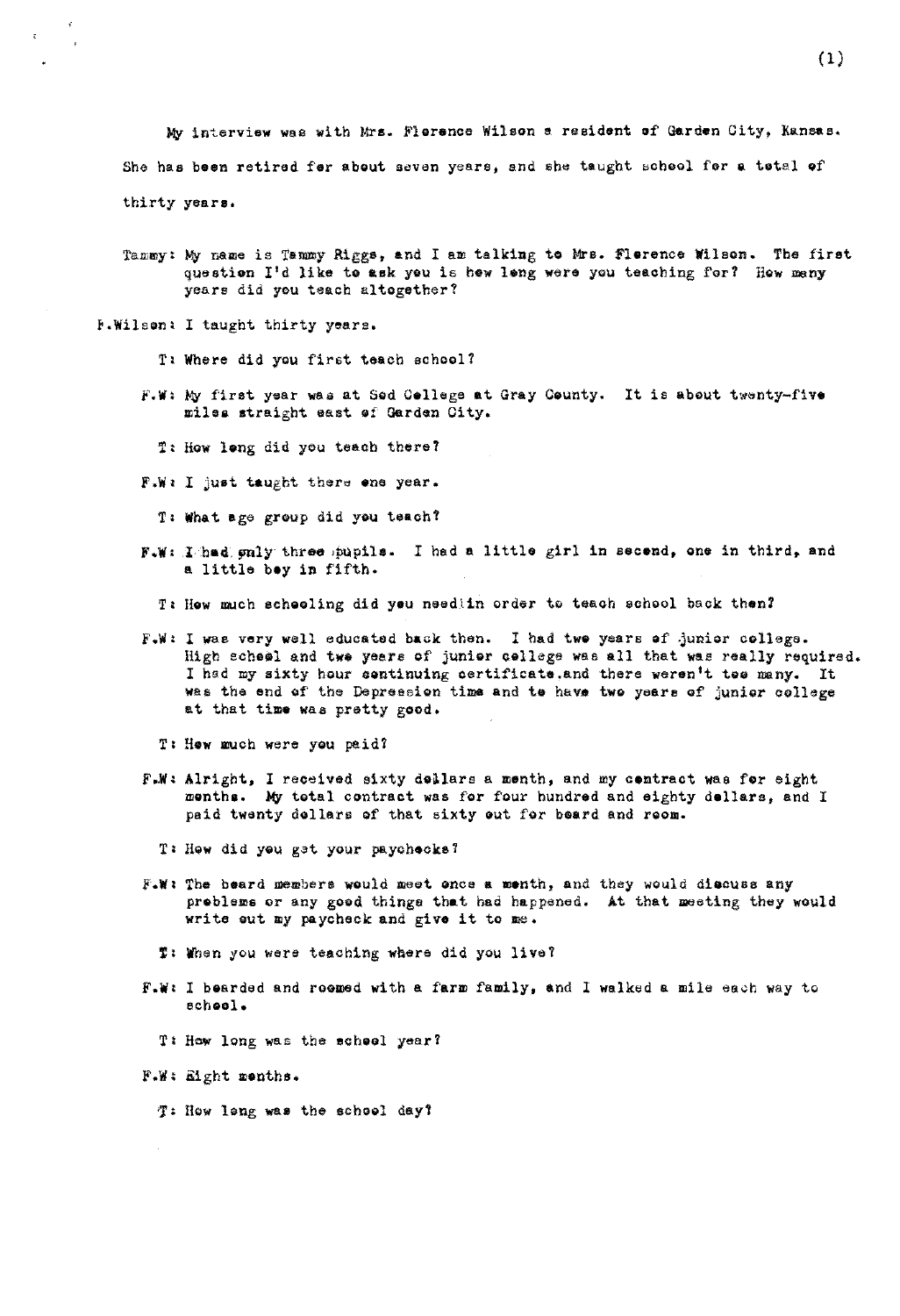- **F.W: We atarted at nine, and we were out at four.** 
	- T1 **Wae** there more than just one teacher in the school or were you the only teacher?
	- F.W. I was the only teacher, yes.

 $\bar{\mathbf{x}}$ 

- T1 Did they ever have any other teachers come in whild you were teaching or were you basically the only one?
- $\mathbb{F}_{\bullet}\mathbb{W}$ : No, I was by myself. Once a month and sometimes once every six weeks depending, the county superintendent would come and pay me a surprise visit. I never did know **ao** my lesson plane always had te be up-to-date. She was very nice,and she came from
	- T: Was there a principle for the school?
- F.W. Ne, I was the total one.
	- T: Whe employed the teachers?
- **FIM: The scheol beard.** I applied for that scheol. Then I was sent a contract by the school board when they voted on me.
	- T: How many members were there on the school board?
- F.W: I believe four back in those days.
	- T: How eften did you. meet with the scheol beard?
- **F.w,** I never did have a meeting that firet year or even in the next three years. They never did ask the teacher to meet with them. I would have  $I<sup>1</sup>m$  sure. I could have if I'd wanted to and if they had invited me. They didn't seem to think that it was necessary.
	- T: How did you get the supplies for your school?
- F.W: I beught these myself whatever I needed. I would give the school board my reoeipt, and they would pay whatever. I never was questioned,but between you and me some of the supplies I bought myself. I didn't mention it, because I felt that some might think that I was trying to spend toe much district money. I spent my own money on some of it.
	- T: **Wae** there **a** certain way that you startod out each day like with a aongt
- F.W: Yes, when the weather was nice, Id ring the school bell, and we'd meet out in front. Like I said, when the weather was nice, the flag would be at the flagpole outside, and we'd give the flag salute. Then if the weather was not that nice; why we'd say the Pledge of Allegiance inside. Then I'd always go to the piano, and I would play some march tune. The children would march in and hang up their ceate, take eff their overshoes or whatever, put their lunch pails away, and take their seats quietly. I don't ever remember having to say be quiet, because they just liked to behave. I can't remember having any discipline problems.

T• What subjects did you teach?

(2)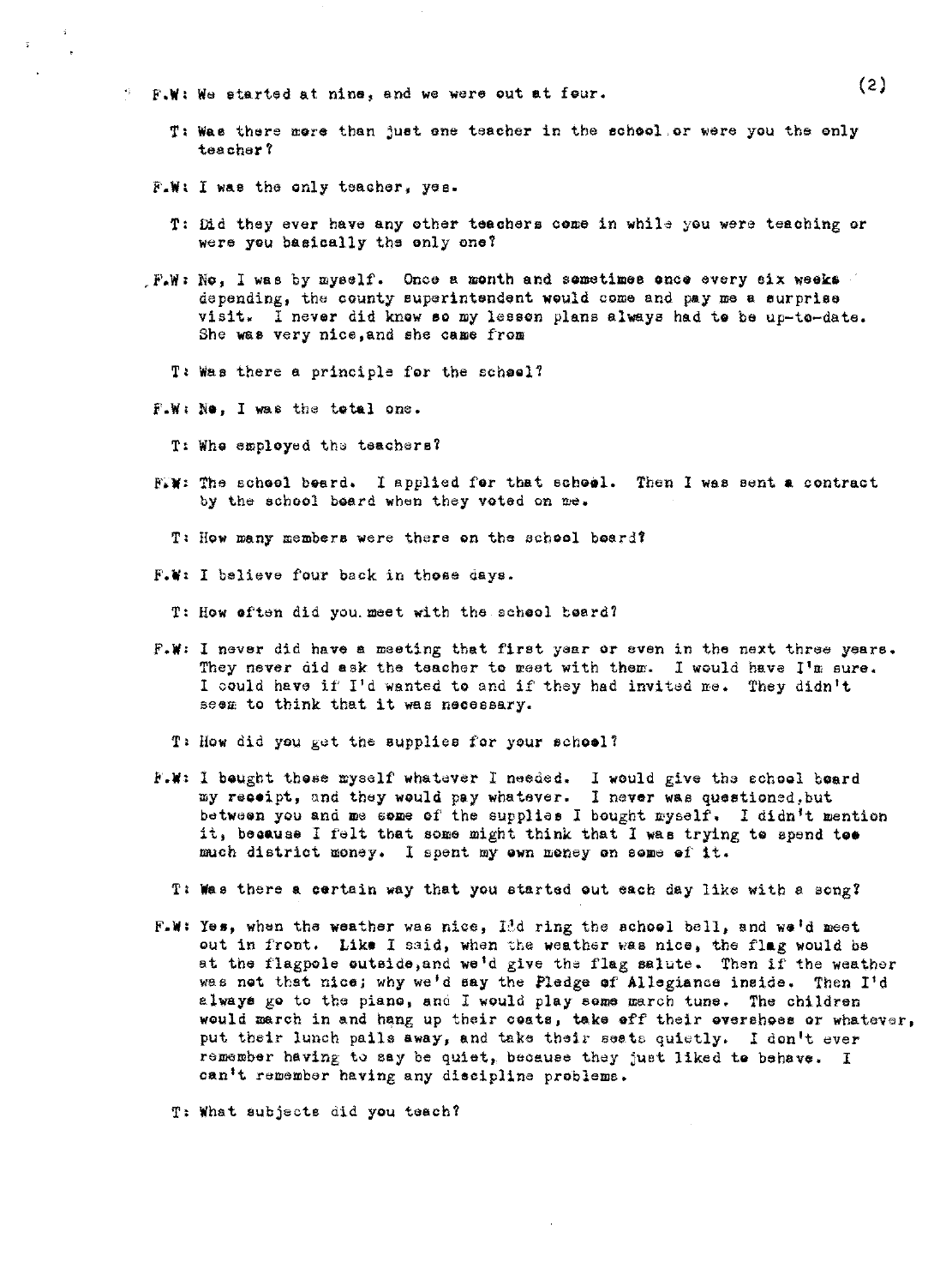- $(3)$
- F.W: All, my favorite three R's, all of those<sub>s</sub> plus in those days we didn't have formal science books. We did lots of visiting about science. I know now that they probably got as much science then as today with all the workbooks. We did't do lab experiments or that sort of thing. We'd take nature hikes many times if the weather was nice. We'd walk a distance with our lunches and sit and talk about what we'd seen. We would study the cleuds, talk about the different insects, and the different rock formations. I'd had **a** little of that in my training. I have real good feelings about science. Of course every child had to learn Kansas history. Starting with first grade, we had some study of the Kansas history and the United States hietory. I had the whole curriculum to myself,
	- T: Was there any particular order that you liked to teach the subjects?
- F.W: Yes, you see I had all eight grades. I would try to have the little children, first grade,-- course kindergarten is met in the rural schools at all. I was speaking of my first four years of teaching. First graders are so young and wiggly, so I always try to have first, second, and third grade claee over with by noontime. Aleo as many of the other classes as as I could, because fourth graders are still quite yeung. The afternoon would be spent with my upper grades, with the fifth through eighth grades. While thay were having their recitation classes, the younger children had sit work. Whether it was sandbox play, play play, reading, or whatever they had *tor* art study, that was their sit work. As the older children would finish with their recitation, they would blend in with the younger ones and kind of have an all school craftstime. They had craftstime whether or not they were handed in. I think everybody was happy.
	- T: You said you didn 1t have any disciplinary prgblems but if you did was there e certain way that you handled them?
- F.W: I don't remember. You know with farm children, and my first four years of teaching were with farm children. I think farm children, and I can say this because I am the mother of city children, carry responsibility real well. In those days, now this would be back in the 1940's for the next four years, children were so happy to be at school. They wouldn't have television at all to watch, and school was their learning center and entertainment center. They didn<sup>1</sup>t have close friends excepting at school, and why do something to cause your best friend not to lika you. It seemed that everybody wanted to behave, snd I guess I'm lucky, I feel that my children loved me, and I loved them, **Ve** had a real healthy relationebip, and I honestly don't remember of ever having to discipline children at the rural scheol, Now at town if I would have a child who was a littleyou know- out of the ordinary, I alwaye thought I learned to gain their confidence more through a smile. If you have a child who ie having alot of trouble and **is** causing disturbances, you just stop everything you are doing, your teaching, and put your eyes on that child and get their attention. Then don't frown, smile, a smile will gain you more than all the frowns. I never did use a paddle. I had candy in the desk draw. I always had a rocking chair in my **reom.** After school if I bad a child who weuld have been not to well disciplined through the daytime.... I am speaking of my last twenty-six years .... I would keep them to help me with picking up the chalk erasers, whatever, and we would end up in the rocking chair, rocking and visiting. If you can gain their confidence they're probably **not** going te be naughty tomorrow. If you can end that up with a piece of candy why not. I think love can gain more through good discipline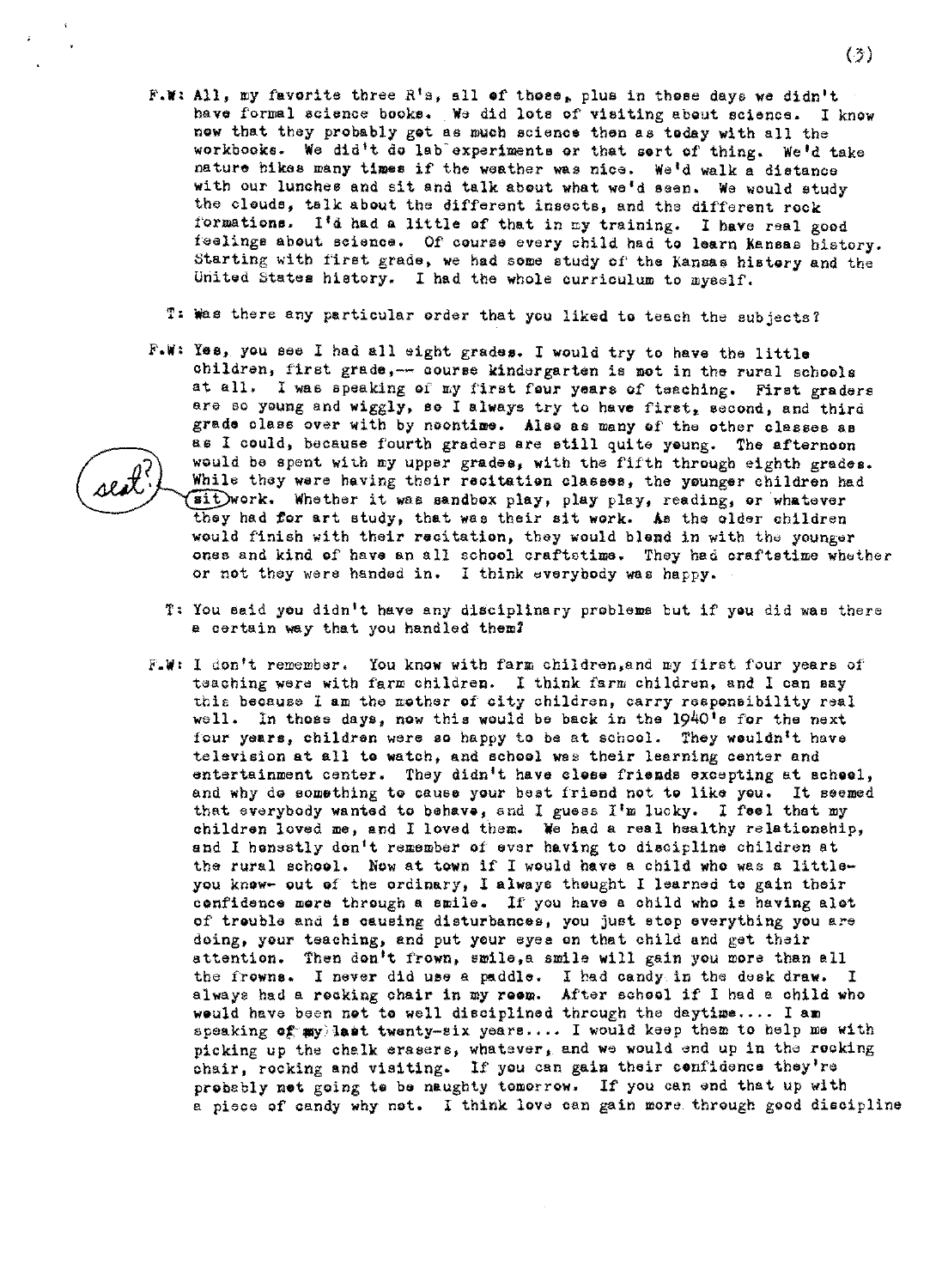in the classroom, then I<sup>\*</sup>d ever had in sending them to the principle and all things like that. I just never did buy that.

- T: Did you have any extra-curricular activities that you had to do outside of r,cheol?
- F.W: Many. In these days, way back in the 1940's, the teacher was in charge of all the community programs, We would have Thanksgiving programs, Christmas programs, bex suppers, heuse suppers, and literaries. The teacher was slways the key person to sea that everything recitations, the songs, and the dialege were all ready. The scheolhause was the community center. The community revolved around the teacher.
	- T: Was the scheelhouse also where you had different town meetings if you had to have a meeting?
- F.w, Yes, the echeol board members would meet at the echoolheuse and all of those literaries eto met at the schoolhouse. Sunday it became the Sunday school and the ehuroh building. This includes my first four years, it was all that, I mean the acheol, the ohuroh, and the community center, I drove for my first year, and I walked two miles a day. My second year I walked four miles a day<sub>th</sub> because I did two miles from the boardingroom. The next two years.in Liberal, schools; I drove up from Garden City a total of ten miles.a day. I did all my own janiter work.
	- T: When you were a teacher did you have any particular code of ethics that you, had had to obey in your private life?
- **F.W:** Oh just in my own ieeling...I have a feeling tnat had I-well I had a poyfriend my first yea,;  $\mu$ y present husband and I were dating. I newer did tell my school buddies that we went to movies on the weekend. I don't know that they would have cared, yet they might have thought well does she go to movies. I'm not sure that I told them that because some movies were not the highest class. We certainly most went to the highest class. The second year I was married, but my husband had gone away to war. Many of the young wemen were taking up with the soldiers we encountered. We had ten thousand soldiers here in Garden City at the air base. I did't want any part in that. I worked at the hospital as a nurses aid in my spare time. I never did go to the USO because inwardly I felt that maybe my community would think that I was looking with a soldier. My seldier was at the war front...my husband, and so I think yes, I had a feeling that I certainly had to stay on **a** straight line. I wanted to anyway, but I think some teachers didn't and they were fired. Inwardly I did what I wanted **te** do, which I guess was the right thing,
	- T: When you were teaching did you notice any problems with teacher turnover? With other teachers leaving the teaching profession for other jobs?
- **F.w,** Not ae much in thoee daye,back in the 1940 1s, Teachers were somewhat pretty hard to go. by.  $I$  mean, they, teachers were not leaving the profession like they ere now. Because a teaching salary was about as good as any other if not better. Believe it ot not-sixty dollars a month!
	- T: Were there alot of people who wanted to become teachers? When other people go to school did they went **ta** become teachers like alot of people are becoming teachers now?

(4)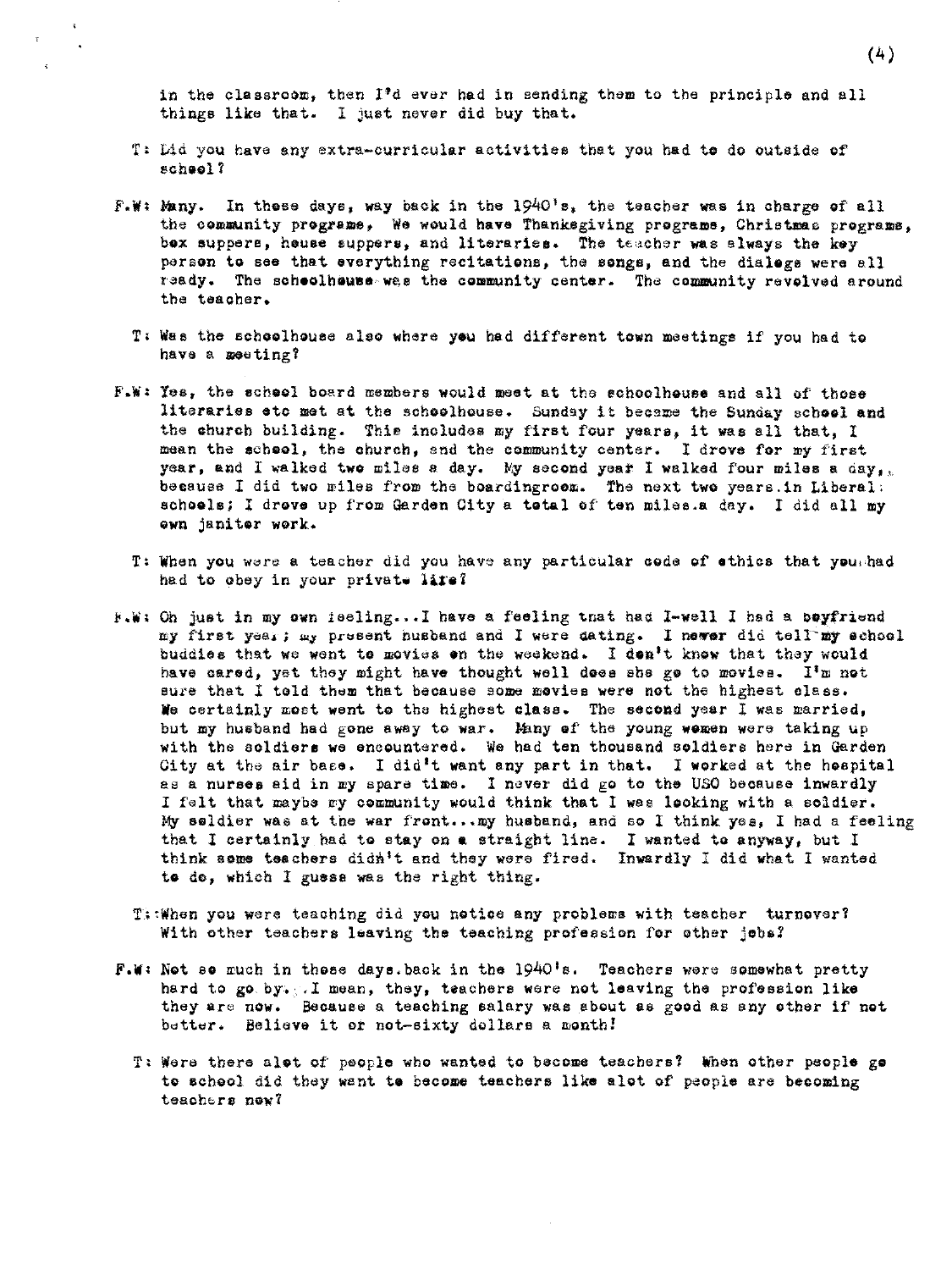- **F.W:** Oh I don't know. I feel like alot of people, alot of my classmates, went in other directions. lt seemed like secretarial work was greet in those days. There weren't as many teachers turning toward the teaching profession in the  $1940$ 's as in secretarial positions. I know many of my classmates became secretaries. I was one of the few who chose to be a teacher.
	- $T$ :I would like to ask you a few questions about the school that you taught at. I'd like to know when the schoolhouse was first built?
- F.W: This first school I taught in was called Sod College. I don't know where the word college came from, but sod meant just what it indicates. It was madethe first one was sort **ef** a cave building; more like our solar buildings today. It was diked with sod. I've seen a painting of that first building called Sod College, and I have a feeling that some farmer probably gave the land for that Sod College, the cave building. Then as that building deteriorated the Sod Gollege building was built and that was the one I taught in. I have visited that building in the last six months, and it's shambles now. It's just ready to-a good strong wind could blow it over. It was a beautiful building at one time as was this sod college; the painting I have seen of this sod building. It dates back-if you need to know this in your study; I expect you could learn this in Gray county register of deeds office. I don't know the history of who gave the land or who built the sod building. I do know that the two buildings called Sod College were on the same landsite.
	- Ti Wee there anybody who ran the school? Was it the echool board?
- F.W, Yes, the school board with the county superintendent overseeing me to see that I was doing what I ehould.
	- T: Do you have any idea why they decided on that location to build the school?
- F.W: Well in those days the state was giving so much money for every school that cculd be started on sections of land. There was schoolhouses everywhere, and I have a feeling that there would just happen to be enough children in that area to merit building a building there. I don't know that, I'm just guessing but there were many, many rural schoole. Today children are bused fifty miles or more a day but in those days children either had to walk, ride a horse, or be brought in the family lumber wagon. There had to be many schools for transportation.
	- T: Who was in charge of the upkeep of the school?
- **F.w,** I was. If it needad to be ehingled or painted the scboel board members would do that. I took care of all the janitor work, and I would build the fire myself. Eany mornings when I walked that mile or two miles, whatever.it was, to school; I would be so cold. I would try to bank the coals into the stove the night before, so that all I would**thave to do is to put in more kindling** the next morning. Sometimes the cinders had gone out in the night, and I had to build the fire from scratch, you might say. It was celd to do that. New early in the fall, I would go out in the evenings to get my bucket of coal for for the next morning before the snakes had hibernated. I'd always take a hos along, because sometimes I 1d **have** to kill a rattler or two before I could get my bucket of coal. That was kind of creepy! Then in the early spring the same thing; the snakes would come back to the coalhouse first it seemed like. I never would let the children go after coal, because a rattlesnake could have been there. I always had the hee right along with my broom in my broom closet. There was my hoe and the coal shovel.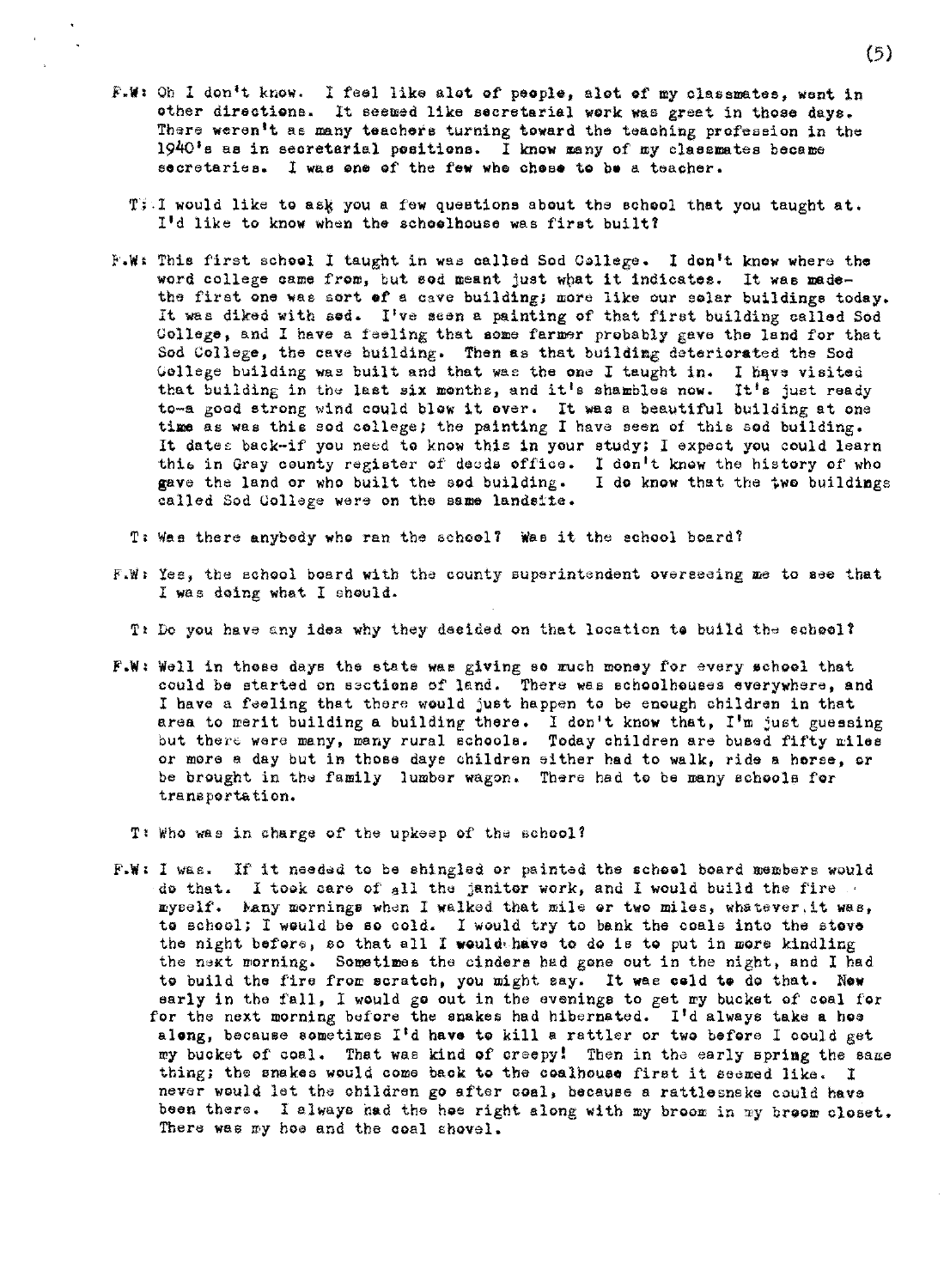- T: Do you have any idea who decided that the school needed to be built there? Was there one particular person or a group of people who decided that?
- **F.w,** I don't know that. I just imagine though that it would be a concentration of people living in that particular area, that's ell.
	- T: Lo you know where the finances come from to build the school?
- **F.W: Probably the state would reinburse the county. I'm just guessing that.** I doubt that parents had anything to do withtthat; I mean with giving the money. I think that would be county reinbursed by the state. I don't know if the  $\frac{1}{2}$ federal government had anything to do with that in those days.
	- T: Do you have any idea how much the school costito be built?
- **r.w:** I really wouldn 1t, **it** wouldn't be into the tens of thousands. For instance, the school on the hill cost two and a half million. It wouldn't be anything like that now. I imagine that it would be thousands of dollars but net tens of thousands. Maybe a few thousand, I don't know but nothing like today.
	- T: You were just talking about how the school was heated. I wae wondering if you might talk &little bit about how it **was** heated and how it was lit?
- F.W: We didn't have any.... in any school I<sup>t</sup>ve ever taught in it<sup>t</sup>s always been a coal stove or coal furnace. This is until coming to the city schools, but I always had to make my own fire. The last two years I taught in a rural school so this would be my third and fourth ydara of teaching. **We** did have a big ferrous furnace that was stoked by coal. All my first four years it was coalstoves. The farmers would bring in scrap lumber and corn cobe, and I had: some skerosine. I would soak tbe corn cobs in kerosine and light them. That would turn into wood, into the coal and so forth. I was to cook the meals the first four years I taught, I would always have a pot of beans, a stew, or something like that on top of the steve coeking all the time. At neontime we had our bewls and vur spoons, and we would eat along with maybe a sandwich or whatever the parents would send from home. But I always had the main course cooking on the stove. So we h&d hot meals!
	- T: Was there a particular way the school was lit?
- F.W: In the first four years-wait a minute- in the first two years we had kerosine lamps. At the times of literaries some of the farmers I suppose would bring in these Aladdin lamps that they would have to pump. It burns some type of gas; I don't know quite. They were lanturn like lamps. Then in  $w$ y last two years at the rural school; we had electricity, which was very modern, very!
	- T: Was there a certain place where you had to go to get water, like did you **have**   $\bullet$  well outside the school?
- F.W: The first year I taught, the parents brought a cream can of water each day. Then that would be poured into a fountain that had a little faucet, a little press faucet. Then the next three years of my rural school teaching, we had pumps. The children would have to pump the water, or I would depending... sometimes the pump would be frozen. If I knew that ahead of time, I would call one of the board members and he would bring water.
	- T: Could you describe the interior of a school alittle?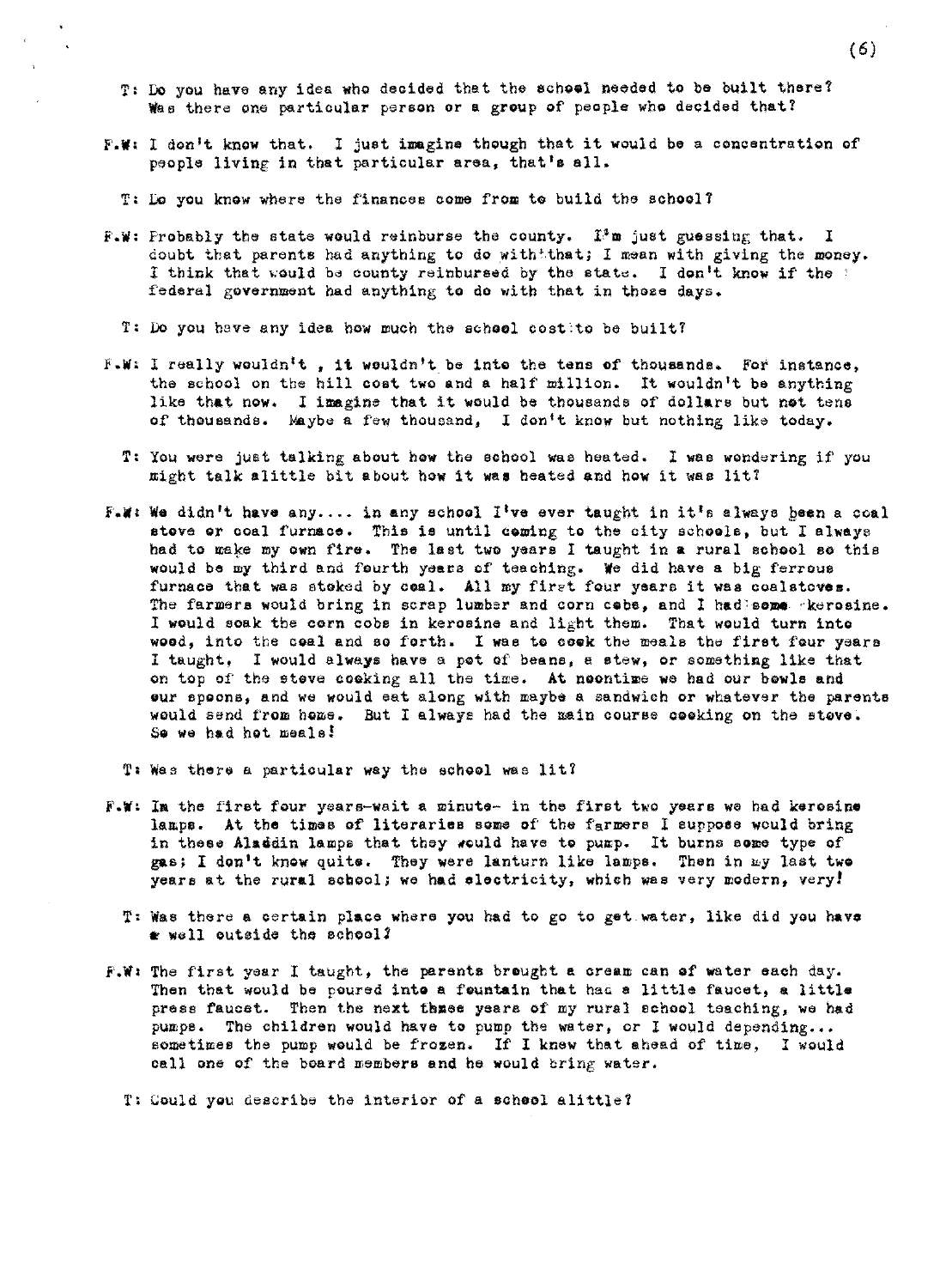**F,W:** The old traditional pictures of George Washington and Abraham Lincoln were always on either side of the flag, right in the center of the building of the school. My first two years, we had a pmmp organ to play. The last two years, in the rural school I bad **a** piano. Our desks were wooden desks; very sturdy. I don't know when the children could get by with it, but when I wasn't leoking I would find names carved. That was done back in those days. I've been on the committee to preserve this little school in the park and now we treasure those names and initials that are carved in the desk. It really wasn't the best thing to de, We had inkwells in the desks, because we wrote in ink. We didn<sup>i</sup>t have ballpoint pens then, The potbellied stove was always the center of the room,with its long pipe extending to the chimney entrance. I don't know why those pipes had to be ao long, but they always were.almost the length of the room. We always had cloak closets for the boya,and s cloak closet for the girls, They each kept their overshoes and their lunch pails in their own closets. We had a common wash basin with a bucket and a dipper. Everybody drank from the same dipper and nobody grew to be any less healthy for it. We had one bar of soap that we used. We didn't have liquid soap despensers, I had a common old straw broom and I would sprinkle sweeping compound around to keep the dust down. When I would sweep,it wouldn't make so much dust. We always had a big Webster dictionary, I think in every school I 1ve ever taught in **we** bad big, thick Websters dictionary. **A** big globe •.• juet a nice memory really.

T: Did you have a library in your school?

F.W: Very scant. The books we had, if I remeber, were very old. I would come to town every week or so, and I would go to the county superintendent's office, not the city library, but the county superintendent's office. There I could check out big boxes of books and take them back to my school. The children would enjoy these books. **We** didn't get to keep them but sometimes a neighboring teacher and I would trade books. We would have those books checked out for maybe as long as six weeks, from the county superintendent's office. This **is**  because different teachers would be trading them around. We always bad good books, because we could draw on the county superintendent's supply.

T: Did this school differ in any way from any of the other schools in that area?

F.W: Schools were all pretty much the same, the interior, the teachers. Well maybe a different teacher would live five miles away from me. In thoae types of good relationships, we would visit all the time in the evenings sometimes. In my first year of teaching my parents lived about fifteen miles from my school. Sometimes some of the neighboring teachers would come home with me, like for the weakend. They were from the cities, and we had fun, lots of fun. I have good memories of that.

T: Was there any outstanding feature for the school that you taught at?

**F.W,** Well the first yeer, of course, it was the Sod College building. The farmers in that area were very well-to-do, and I feel this was the way it was. The second year I taught, I felt that the farmers were, well alittle more desperate. I don't know but what they paid a little more attention about what was going on at the school. They had more time, and they didn't have as much money to count I guess. Then my third and fourth years of teaching were close to Garden City; I don't know everywhere I've been I've had wonderful patrons. I've felt like their daughter in some cases. They would let me come home with them for weekends when my husband was away at the war. Sometimes I wouldn't some to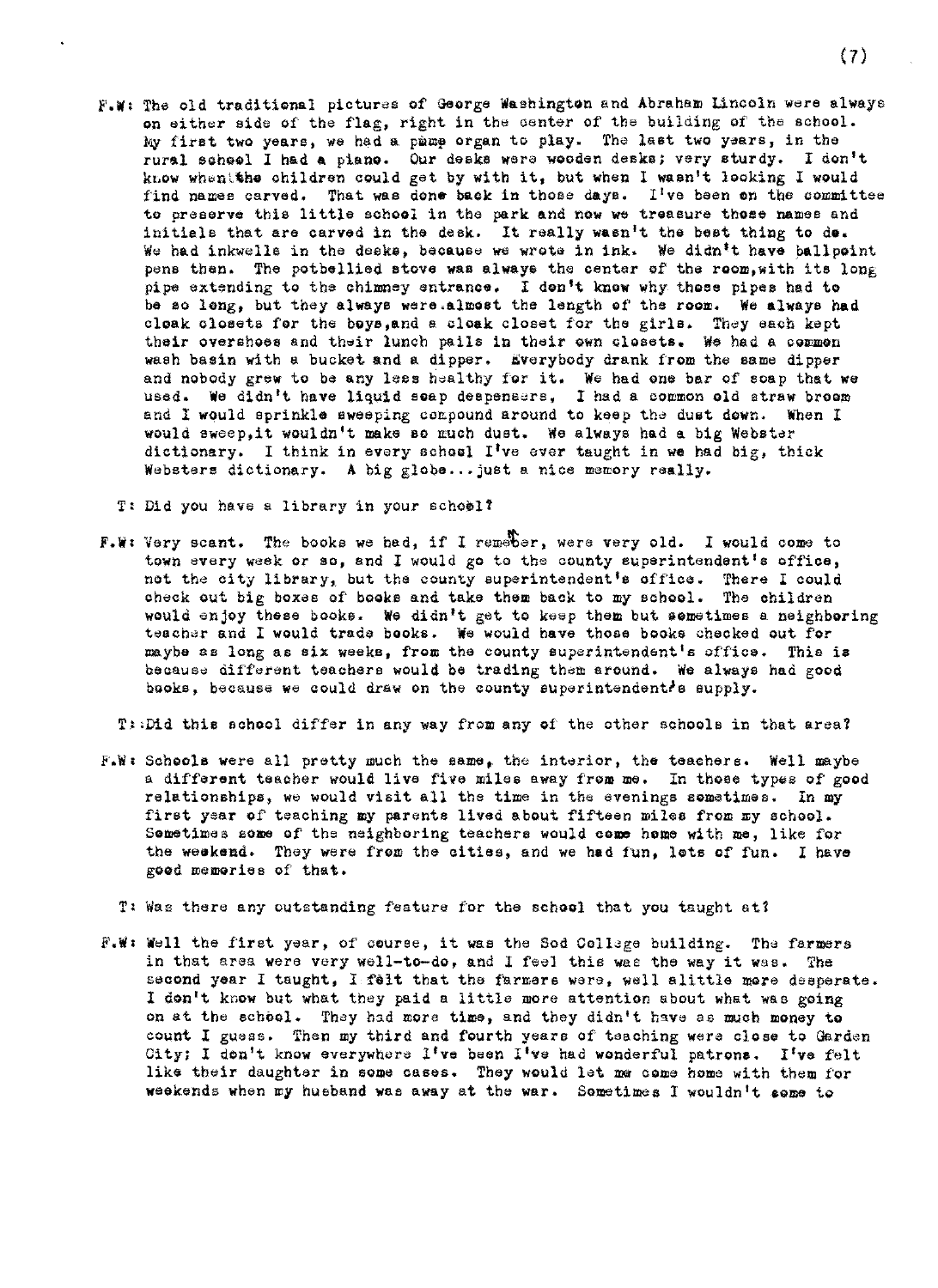Garden City for several weeks, because I would be drifting around with my patrons. in their homes. They were very nice to me.

- T, Was there any physical changes made to the schoolhouse while you were teaching tberef
- F.W: Not while I was teaching there, but it's real funny those very schools, the first three schools I taught in... The first school was closed at the end of the term that I taught. It became just the community house then because there weren't enough children to merit having **school,** There were only three the year I had it and then two of those three movad **away,** The other little boy <sup>1</sup>e parents took him on into Cimarron to school. That has closed down, and it has never been a school since I left there, Than the second year I taught almost the same thing happened; parents moved away. It waa the beginning of when farmers would move to town, They would come back out to their farming interests, but tha farmer would live in town. The attendence dropped and that's what became of Grainery. I closed it down. The third school I taught in, which was ten miles
- <sup>~</sup>"'' **f•uuit<.** Gard"n Uity was the old Valentine out east of town here. That school went under some years after I taught there, but it wasn't maybe three of four years later they built a brand new building over on south fifty. That has become the special ed building now. The school I taught in is now a  $\mathbb F$  armhome. They made it into a home. History goes on.
	- T, **At** the school that you taught at were there any special evente that happened there?
- F.W: We<sup>i</sup>d have track meetsiinthhe spring and this would bring in maybe four or five dietricts. They would all center at one school, and we'd have all the feats of high jump, broad jump, and all the races, At noon their would be a big basket dinner, and everybody would bring food. In the afternoon, when all the running events, jumping, and all this would be over, we would have a big spelling bee. Children would compete to see who the best speller would be. In some cases the spelling bee would be held separately. I've known when that's happened **toa.** ladies would bring quilts and put them up in some of the rooms in the school. They would have a quilting bee, while we were having a spelling bee. We would have a potluck at noon, and I remember one time some of the farmers brought in a hog, it's a great big pig. They had a butchering at the same time, and children got to watch this going on. Wany times butchering would go on while the child would be at school so they had a.butohoring that one time. I thought that was really great. So there was excitement.
	- T: iid this school make any lasting contributions to the community?
- **l',Wl** Well I suppose through the children, I mean some of the children I have taught in those rural communities have gone on to **be** quite famous, In fact one of these girls, the first year I taught, has gone on in music. She is head professor *Qf* music in the Indiana Univarsity, She was my little second grader in the Sod College building. The boy has become an outstanding minister. Ile is living in Louisville, fentucky. His voice was so quiet and so soft, that I would hold him on my lap for reading sometimes,because I couldn't hear him, Ile was so ahy and bashful. Today be doesn't need a mike when be epeaks, and the auditorium is full, of hie beautiful voice when he sings. He's got a beautiful singing voice. I've visited him in Louieville, Kentucky in the last three years.

T, Were there any rules that the students had to obey in the school1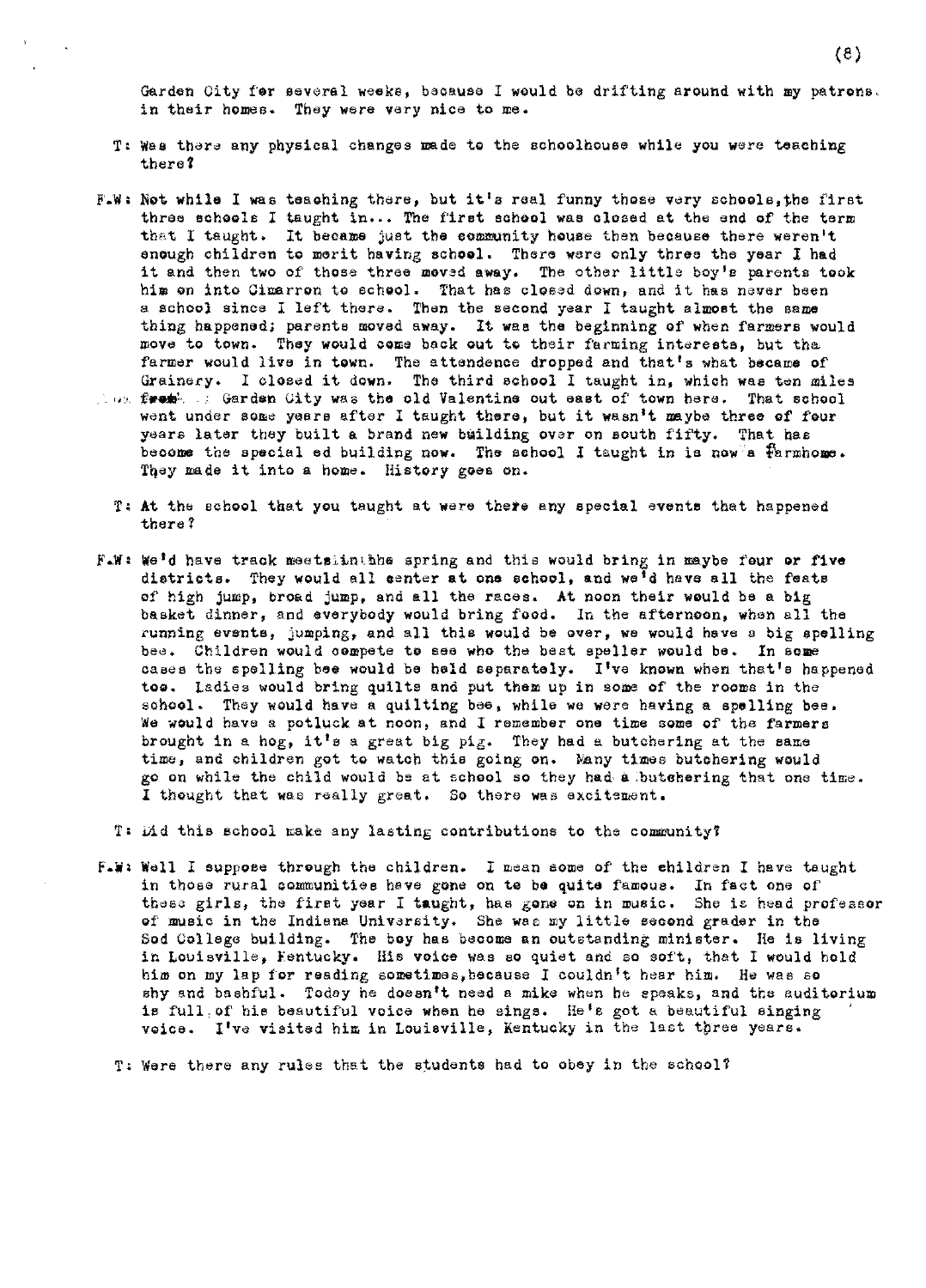- F.W: I think so. I never did let children just run back and forth to the pencil a sharpener or to the drinking fountain. They needed to ask permission. I never did let one child go to the outdoor toilet alone. I always wanted them to go in pairs because of snakes, and because I did not want semeone to be kidnapped There were precautions, yes. If they wanted to speak they raised their hands. I don't think I was stern, but you have to hava some kind of regulation. I don't remember ever having troubles that way.
	- T• This may sound funny, but you said the students might be kidnapped. What do you mean by that?
- **F,W:** Alright, this was kind of ingrained in me from my early childhood. My stepmother, my own mother died when I was a tiny baby, she always cautioned me to be careful when I go to the reatroombecause somebody might kidnap you. Well the reason for this was, she had a sister who had gone to the toilet. This was when she was a little girl in a rural school, and her family has never found her. That's long ago, but they never did find her. Whether she was kidnapped they don't know. There were lots of gypsies in those days, and they don't know if the gypsies kidnapped her or not. I always bad that fear that that could happen. First to me when I was a little girl, and then I never did allow one child to go alene when I was teaching. I didn't want them to be kidnapped. I guess that's a personal thing that came from my home, but it can happen. It can certainly happen in todays society. It could of back then to because it did.
	- T: Now I'd like to ask you about some of the students you taught and about the curriculum that you used, Did you have any certain teaching metbeda or habita that you used?
- F.W: Well now in these days, like I said the county superintendent would come to visit. She would check my plans and, for instance, we wouldn't have a social studies book, but I had a teacher's guide. I had to do the research. I had to look up all the references, because the children's library couldn't afford that, When I would come to town on weekenda, I would go to the county superintendent's office and do my research. Then I would take the materials back to the children. I would build my own curriculum study, I didn't have it as fine as the teachers have it today, because they have workbooks and  $\sim e$ resource , people who come in to tell things. I didn't have it that way. We didn't have workbooke the teacher had to make up the extra work.
	- T: I was wondering if you might be able to discribe some of the textpbooks that that you used?
- **F.W: I remember the readers were the Bobs Merrill, and I still have some of these.** In fact, I have the one I learned to read from when I was a little girl. Bobs Merrills readers. We had a Stones arithmetic book, and it<sup>1</sup>s a red book;  $I<sup>t</sup>11$ never forget it. It was very, I thought, difficult. I never did enjoy arithmatic, when I was having to learn arithmatic. When I started to teach it, I learned to like arithmatic. The children seemed like they always had a bad time with it. I think I know why. We didn't have all the interesting, manipulating things that children have today in the classroom. When we needed to regroup, we did it with rocks or something we'd go out and find on our own, toothpicks. I think the arithmatic books today are inducive to more study than our books ware then. These books, of course, are out-of-date and are collector!e items.
	- T: Was the school that you taught at open to all children?

(9)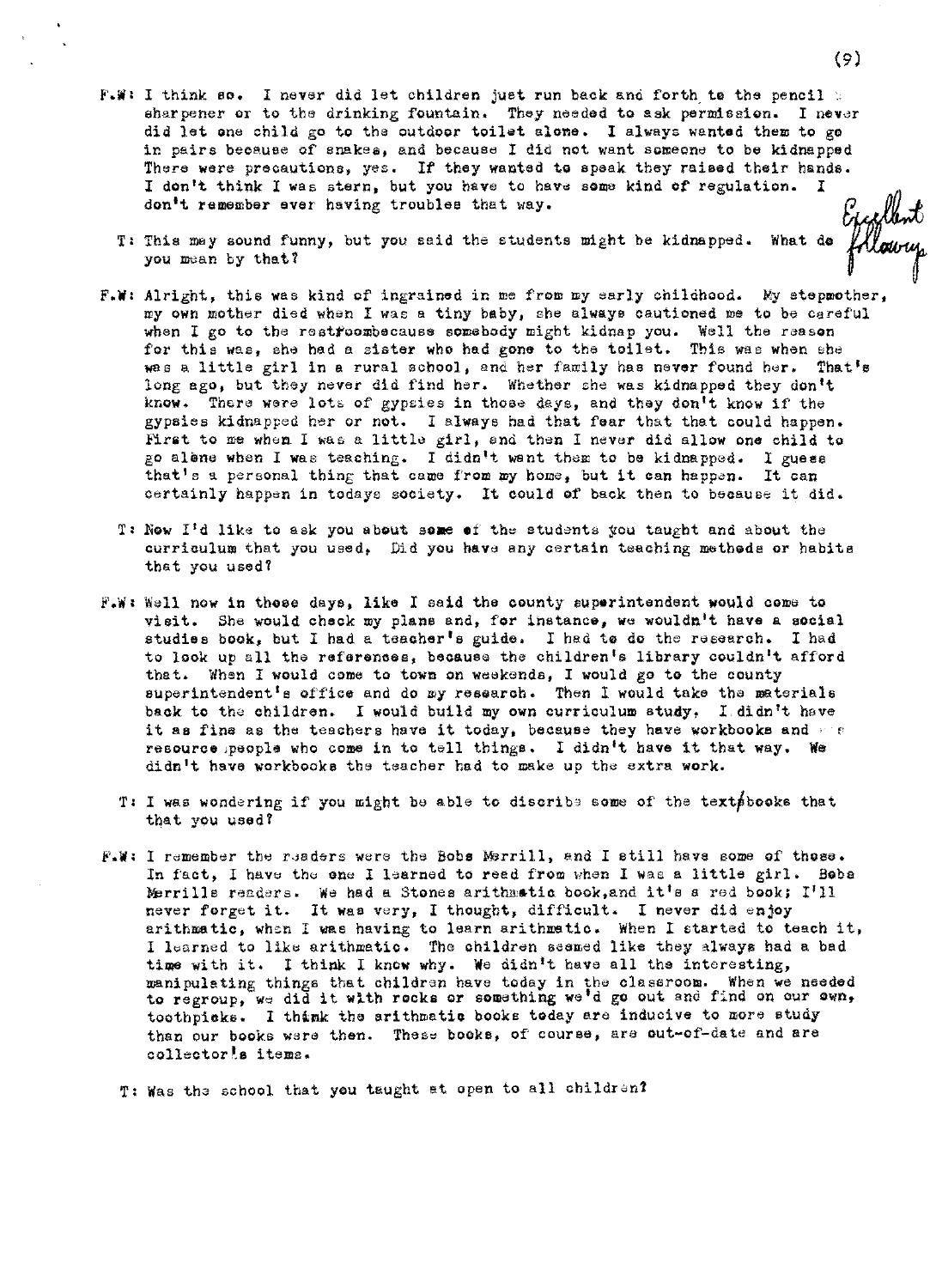- F.w, Yes as long as they were of age. **A** child had to be five years old before they could enter first grade. Now they heve to be six, wh1oh is a goad rule today, but they weng too young back then. In my particular case, my birthday is on October the  $8<sup>th</sup>$ . This would mean that I was four years old for the first six weeks of my firet grade. The school board let me go, because I was to turn *(* five the next month. That fellowed me, and I was always the youngest one in the class. I'm still the baby of the senior class of  $1938$  in Garden City.
	- T: Ware a majority of the students a certain religion or nationality were you taught?
- F.W: Well as far…as relgion, they would come to the school for Sunday school and church. I can't remember any church dememinations at all. I'm sure some of the parents may have been Gatheliceor Protestant, but I didn<sup>i</sup>t know those words when I wee young. When I began to toach, I don't know, I think the people were more of a congregational thing. I mean they were all one, but there weren't any religion lines.
	- T: iid any of the students or their families have customs that appeared in the school?
- $F.W: Yes, one year I taught, and I had some Mannonite children. If n corresponds to the other hand, the number of elements are 1.$ talking Mennenites down at all. I admire them very very much, but I was teaching the children to do square dancing because it was fun. I had all eight grades, at that time, and lots of children. I think I had twenty-eeven, and 1 was teaching them square dancing. They juet having a ball, Several of the Mennonite families realized that it was dancing, and so I was visited with by several of them. They wished I wouldn't do that. I decided to call them folk games, and I said would it be alright if we played folk gamea. Sure that will fine and so we continued, but it wasn't square danoing anymore it was folk games. We went right on with folk games, which are actually square dancing. So yes some of the them didn't want dancing, because dancing was not the right word. Folk games was fine though.

TT: How many students went to the school?

- F.W: I've had all the way from three children, in my first year of teaching. One year hers in Garden City, I had thirty-two in the first grade, and one was totally blind. I've had all sorts of different members in my class too in thirty years,
	- T: What was the different ages of the students in the school?
- **F.W: Well in the rural schools, I would have it from six years up through fourteen/** fifteen years. Whon l came to Garden City, I was strictly a first grade teacher for eix-year olds,
	- Tl Was there a certein way that the students had to dress wheb they came to school?
- I don't remember that, seasonal was all. Warm in the wintertime. I can't remember anythimg that was different about that. We didn't have anything like e military dress code like some schools have. We didn't have that.
	- T• What was the greatost distance that any **of** the students had to travel to get to the school *1*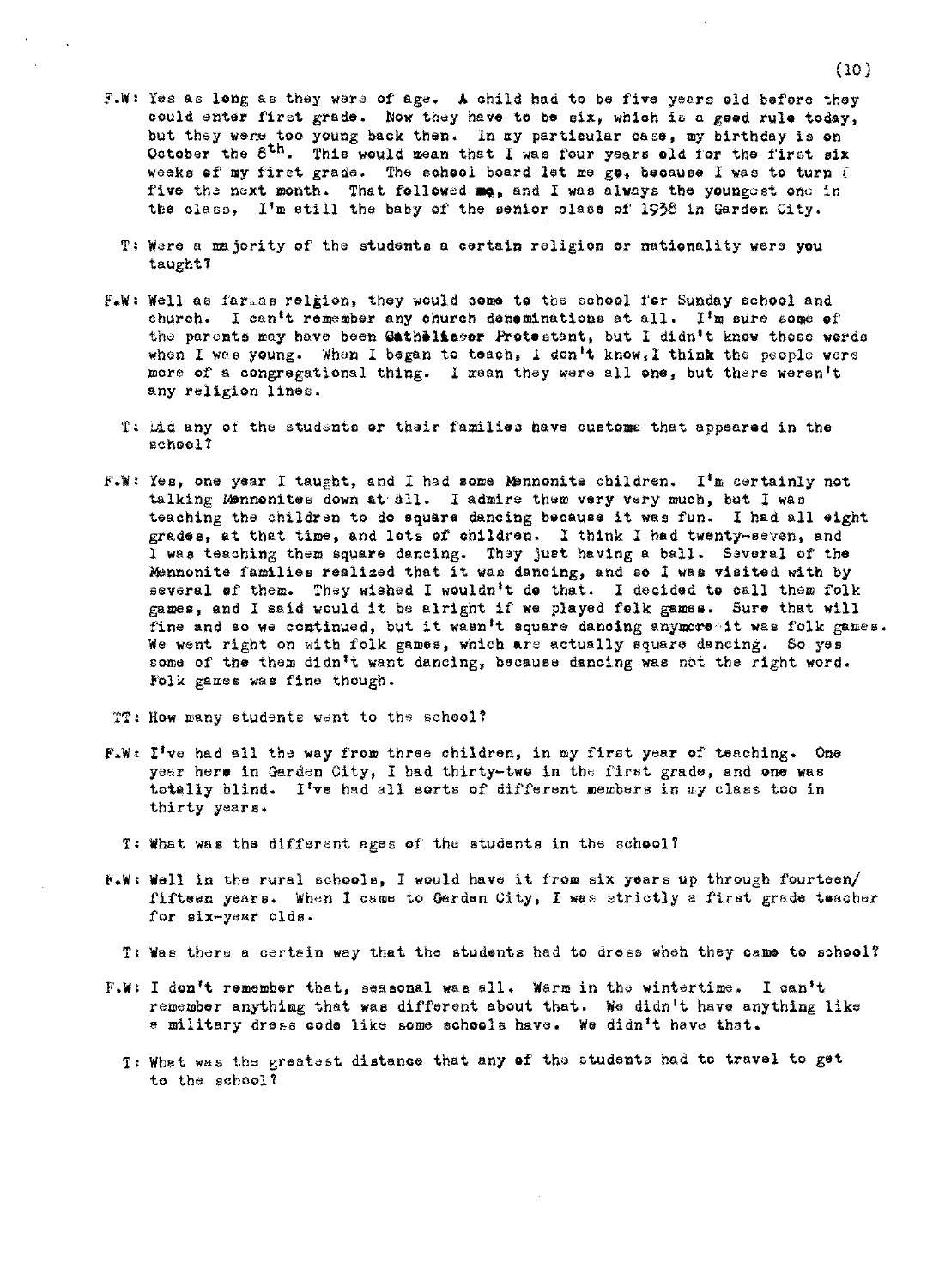- F.Wt Well the rural ecboole, I suppose some children would come as far as **five** miles. That was by horseback, by horse and buggy, and then cars. Some of the farmers, some of the more well-to-do farmers had cars. That was everything the children used during my years of teaching.
	- T: In talking about the ways the students dressed did they dress differently than kids dress now going to school?
- F.W: Well the little boys, as I remember. I don<sup>1</sup>t remember much about jeans mostly the boys wore overalls in those days. little girls would wear cotten dresses and sometimes aprons to school. This was to keep their dresses clean. Maybe they would wear the same dress all week, and they wore aprons Monday, Tuesday, and Wednesday. Then they took the aprons off Thursday and Friday. Well I don't know, their shoes were farm style shoes sometimes high top shoes. Actually today boys and girls are wearing high topped shoes. The blue jeans today, there was a period of time where I think children dressed better then they do now. Seems like today if the jeans are alittle more worn-out the more popular they are, whereas back there the new overalls were really the thing. When they get to be alittle bit wash-worn, well then that was taken as farm wear, and they wear their new overalls to school.

T, What types of occupations did some of the students end up doing!

- F.W: Well like this one girl. I had my first year, she is the head professor of music at Indiana University, Our doctor, my family doctor today, is one of my first graders, Dr, Tom Kokxal. One of the bankers ia one of my first graders. **A** Dr.  $\tilde{\textbf{s}}$ ttling, he<sup>t</sup>s a dentist here in town, is one of my first graders. Many, many of my pupils have become teachers, end I've bad the joy of recommending them for their jobs. Many of them! There is certainly nothing wrong with the boy or girl who grew up to be a fine parent. I'm proud of all of my children. I have taught hundreds of them and as far as I know only one has ended up in a penitentiary. So I'm real proud and if I could have kept my loving arm around him, and the rocking chair close by he might not be in the pen today. Real proud of my people.
	- T: When you were teaching in schoolhow did you evaluate or grade the students'
- F.W: Well we had the A, B, C, D, F system in those thirty years of teaching. I never did like to put a grade on a paper. A child who really should have a F or failure on a paper might have tried harder than the child who would get an A and hadn't tried. I never did like grades so I generally would end up writing a note or a word on a paper. I had to put down a grade for the county super<sup>x</sup> intendent;<sup>s</sup>a grade. I've tried to manage a grade on a grade card, but I never did like to put down grades. I never did like to do that. As the years went by, we had the list of E for excellent, U for unsatisfactory, and S for satisfactory. That was the ending grades that I had in my last years of teaching. That was a little less painful because that included more understanding. It seemed an A on a paper means almost perfect. ArFlwas.complete failure, yet that child which received an **F** was crushed thinking that was his best. So I never did ; like grades.

T: While you were teaching did the curriculum ever change at the school?

F.W: Well through the years yes, those first years. I was the curriculum director and instigator of the whole thing, In the lset years of teaching,it wua **more**  specialized. We had the reading group on the committee, and they would decide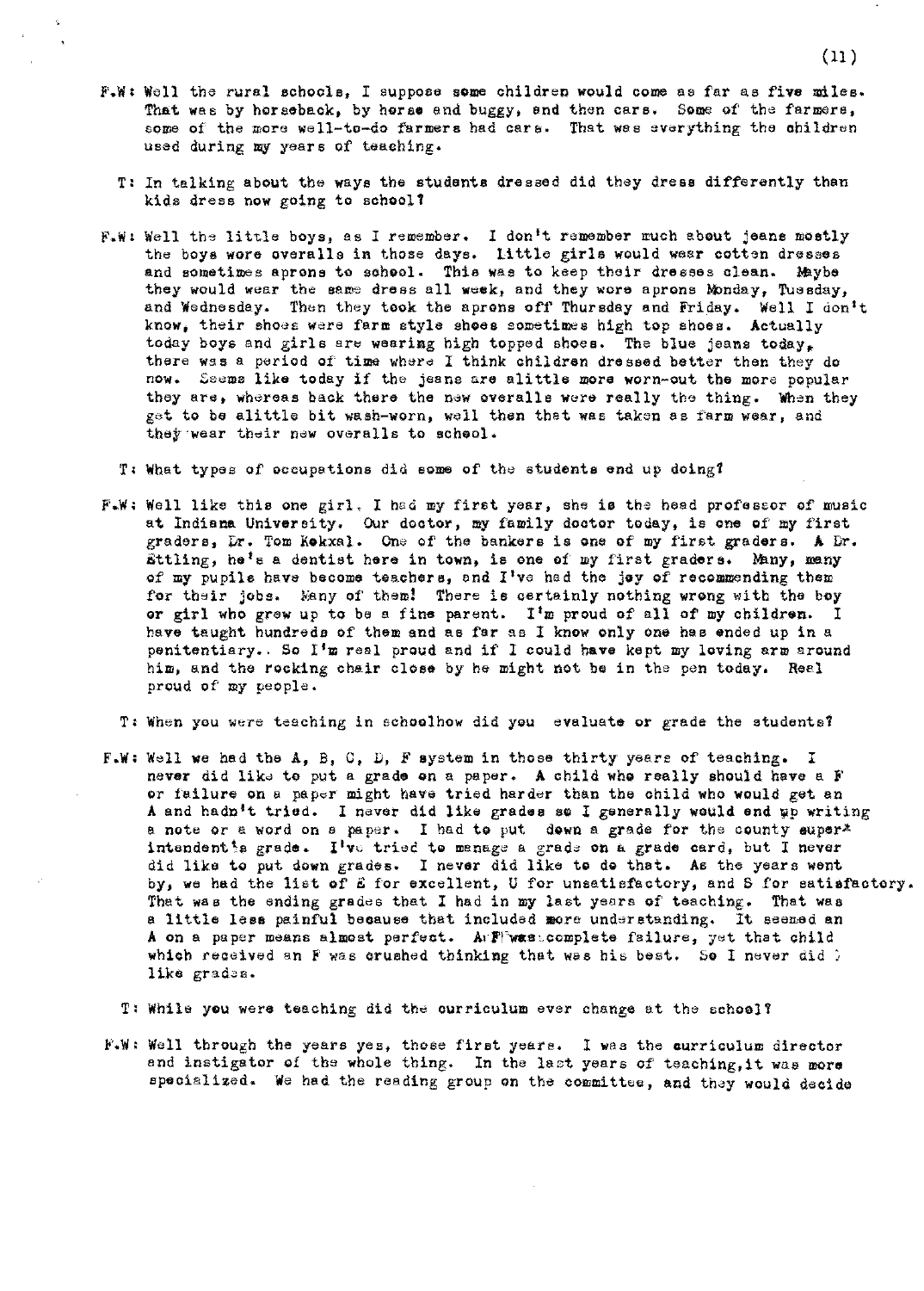even the texts that were to be used. Then there would be follow-up. Mark, it's wonderful what they're doing today, out it wasn't that bad back then. I have a good feeling about the change, from a teacher doing most of it, to committees directing teachers. It's all been fine,

T: What were some of the diffarent educational materials you used at the schoolt

 $\ddot{\phantom{a}}$ 

**F.w,** I had carbon paper instead of duplicating machines, is this what you mean? Okay I never did have a grading pencil until I started teaching in the city schools. I used crayons to mark our papers, I remember having an indelible pencil that I could write with. When I would come to the county superintendent's office, she would have kind of a gel-like mat that I could put it on. Then I could make come paper copies of that, That had to be done in the superintendent's office. I always lived in her office every Saturday. So did many, many teachers, because we didn't have all those things at our fingertips at our school, Like I said the potbellied stove helped with cooking the meals. I had a board liner, and it was a music liner. That was what it really was that I used. I still have that among my treasures. That **would** make the lines on the chalkboards, because the boards were **not** lined. I bad a school bell. After six districts consolidated, they made me a gift of their bell. I have it in my antique room. I had a school bell. I had the brooms, the shovel, and the hoe that I used and that's everything.

T: Were there any particular traditions at the eohool that **you** worked at?

- F.W: Well what do you mean? Something that I should carry on that other teachers had done? I don't remember that. I don't remember anything like that. It seems that I did my own thing. I never was told what I had to do. I just... <sup>I</sup>don't have any memories of traditions. I suppose the tradition of literaries; I carried on with that. You knew what that means? That means a committee of ue getting together and talent numbers given. I gµess that weuld be a tradition. The box and the pie suppera those were traditions. I wish they would do more of that today, it's fun!
	- T: Were there any particular traditions that you"atarted at the school? That you just kept doing over and over again?
- $f.W: Well I do know that I instigated a rhythm band in the second school I taught$ in. In fact the money we made from one of our pie sales; we bought rhythm band instruments. When thst school closed they were taken to the **eounty**  superintendent<sup>1</sup>s office. They were checked out to other teachers in the county, so I do believe I started that. I may have started other things but that rings a boll.
	- T: Were thare any special observances that you had et the school, like maybe Christmas programs?
- F.W: Yes they always had a Christmas program. Senta Claus would come, and he would come with sacks of candy on his back for-all people not just the children. I mean really everybody got candy. We always had an orange. Could you picture that today oranges are so expensive. The children get an orange, candy,peenuts and that happened each year. I know one year when I taught; my school wasn't so far from town. l brought all my, I think I bad twenty-eight children that year, to my house here in town. They all brought their Halloween costumes. They had them in sacks off in all the rooms of my house. I had them sit down in the kitchen and diningroom. I served them all soup and pies and then they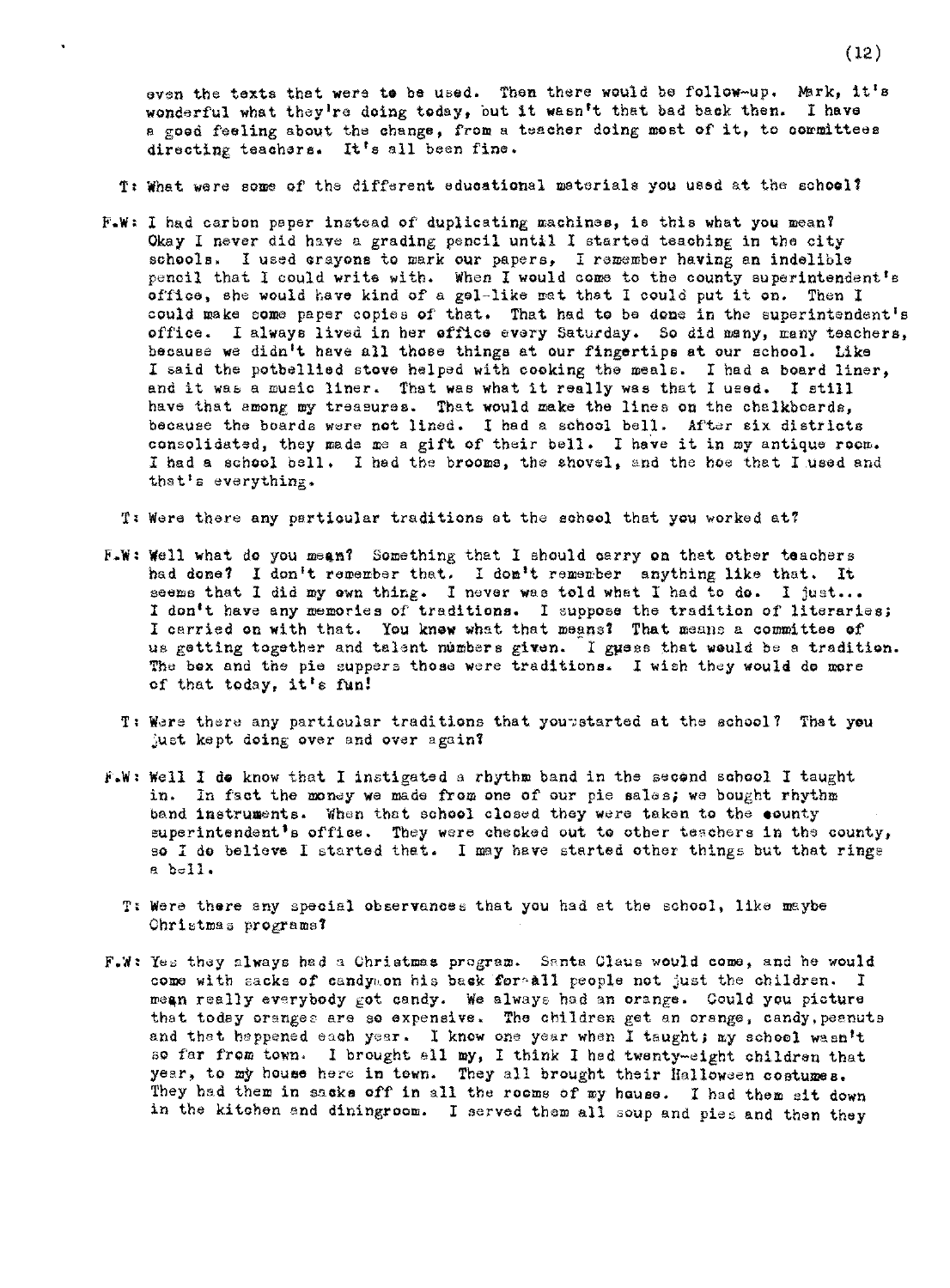- $\alpha$  it went into all the different rooms in the house and put on their costumes. None of them had been trick or treating ever. I had gone around to I don't know how many homes in the neighborhood and had left treats so that it wouldn't be a hardship en the hostesa. We went to those doors,,and they got to knock on the door and trick or treat. The school bus brought them to town and that was quite a time. Some of those children now are parents of children, and they're still a time. Some of those children now are parents of children, and they're still telking about that evening. They remember the first time they got to go trick or treating. That was fun!
	- T: Were there any special classes that you had in your schools? You said in one of your elaases you had a girl who wae blind. Did you have to do anything special for her?
- F.W: I didn<sup>i</sup>t know what to do for her, so I was beginning to teach her on the stylus. I would have to read to **know** what to teach her. So a statsworker came out to visit my class one day, and he told me that that was the wrong thing to do. She should be learning Braille instead. Well I didn <sup>1</sup> t **know** that, because I hadn't had any training. That was when Garden City started their program for the visually handicapped. I was fouling up.so! That's what started the program here in Garden City. Today there is a teacher for the visually handicapped because of the goofs I was making way back then. So good for my goofs! I've had deaf children. I've had dumb, the ones who coulan't epeak, I've had brain damaged. You name it; I've had it. This was before they started their special program. Today when they have these children come into the classroom; there's **a** special teacher to work with them. Back in those days, Mrs. Wilson got them. I was older on the staff and co I taught all kinds.
	- T: You said that you basically taught first grade, but l was curious whether you had been or helped perform any different graduation **exeraises?**
- F.W: I've taught all eight grades in the rural achool. I would have eight grades except that first year when I only had three. I've taught all eight grades, but when I came to the city schools and did my last twenty-six yeers of teaching I taught totally first graders. Now as far as helping with graduation you mean wbatf
	- T: Was graduation different then it is today?
- **f.W:** I don 1t think so; no not that much. I mean even myself I rem3wber graduating from junior high, senior high, junior college, and even the four year college. They're pretty much the same. The speaker and handing out the diplomas. Pretty much the same.
	- T: When you were teaching were there any contreversies surrounding the school that you taught at!
- **F.w,** I cuppose every sohool bes that going on to zome degree. When you get a group of parents together some are bound to dislike something that is going on and others are bound to like it. I know in the Florence Wilson school they have the assertive discipline program going on. At first I think that was thumbs **down.** Alot of people felt that their children were being too regimented but this isn<sup>'t</sup> true. Now those same parents are happy their children are being disciplined in a very positive manner. It is showing up in the homes, and the children are aasier to manage at **home.** You sae when something new is tried generally there is much critieism. When people realize the good that is coming from it, then they get on the bandwagon. I think that's happened since Adam and Eve.